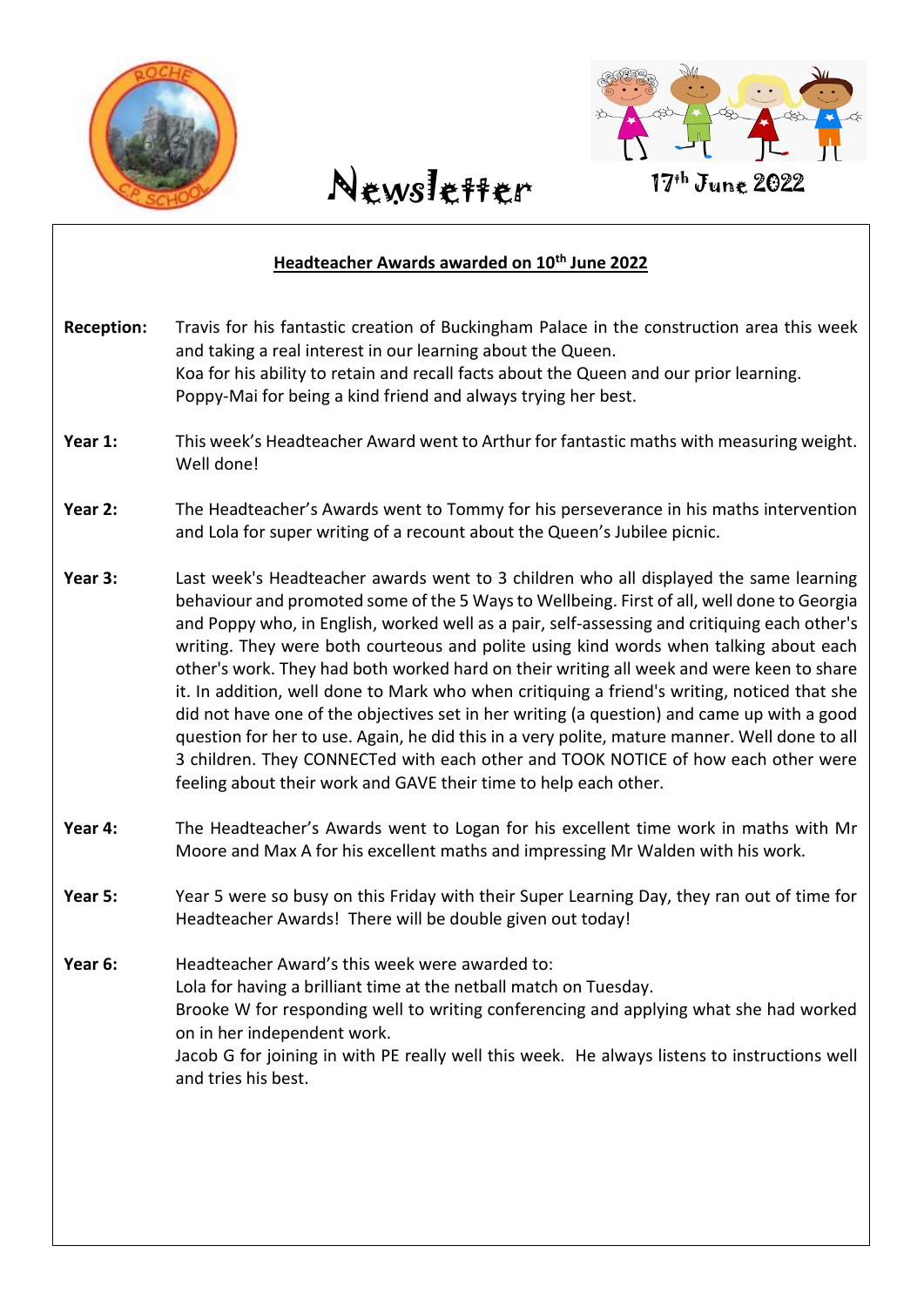| <b>Golden Tickets</b> |
|-----------------------|
|-----------------------|

| <b>Reception:</b> | Lacie for super work in Read Write Inc.                             | <b>SANCTION CONTROLL</b> |
|-------------------|---------------------------------------------------------------------|--------------------------|
| Year 1:           |                                                                     | G()                      |
|                   | Charlie for great knowledge in reading comprehension.               |                          |
| Year 2:           | Jade for trying really hard in phonics.                             | H<br>′ ∎                 |
| Year 3:           | Marshall for taking himself out of his comfort zone and joining in. |                          |
| Year 4:           | Freddie for completing a row of diddi-dots.                         |                          |
| Year 5:           | Kira for good description.                                          |                          |
| Year 6:           | Riley S for a great attitude to learning.                           |                          |
|                   |                                                                     |                          |

**Camps and Day Trips (London – Y6 and Porthpean - Y3 and Y5)**

## **Please ensure that all consent forms are completed this weekend for the London trip and the Porthpean day trips.**

Consent forms are on Parent Pay under 'pay for other items' alongside payment details. If you have any questions re payments, please speak to Mr Walden on 01726 890323 or email him o[n head@roche.tpacademytrust.org](mailto:head@roche.tpacademytrust.org)

Thank you for your co-operation.



As the weather gets warmer, please make sure your child has sun cream on before they come to school and has some in school **to apply to themselves**. Please make sure your child's name is on the cream.

Your child should also be supplied with a sun hat for playtimes. Please make sure your child's name is in the hat.





#### **Water Bottle Lids**

We have a large amount of brand new bottle lids for school water bottles. If your child's water bottle lid is broken or needs replacing, new lids are available (for free) in your child's classroom. Just ask your class teacher for a new one!

#### **Toys in School**

A reminder that children should not bring toys into school (unless asked for a topic). Please leave toys and games at home.

Thank you for your co-operation.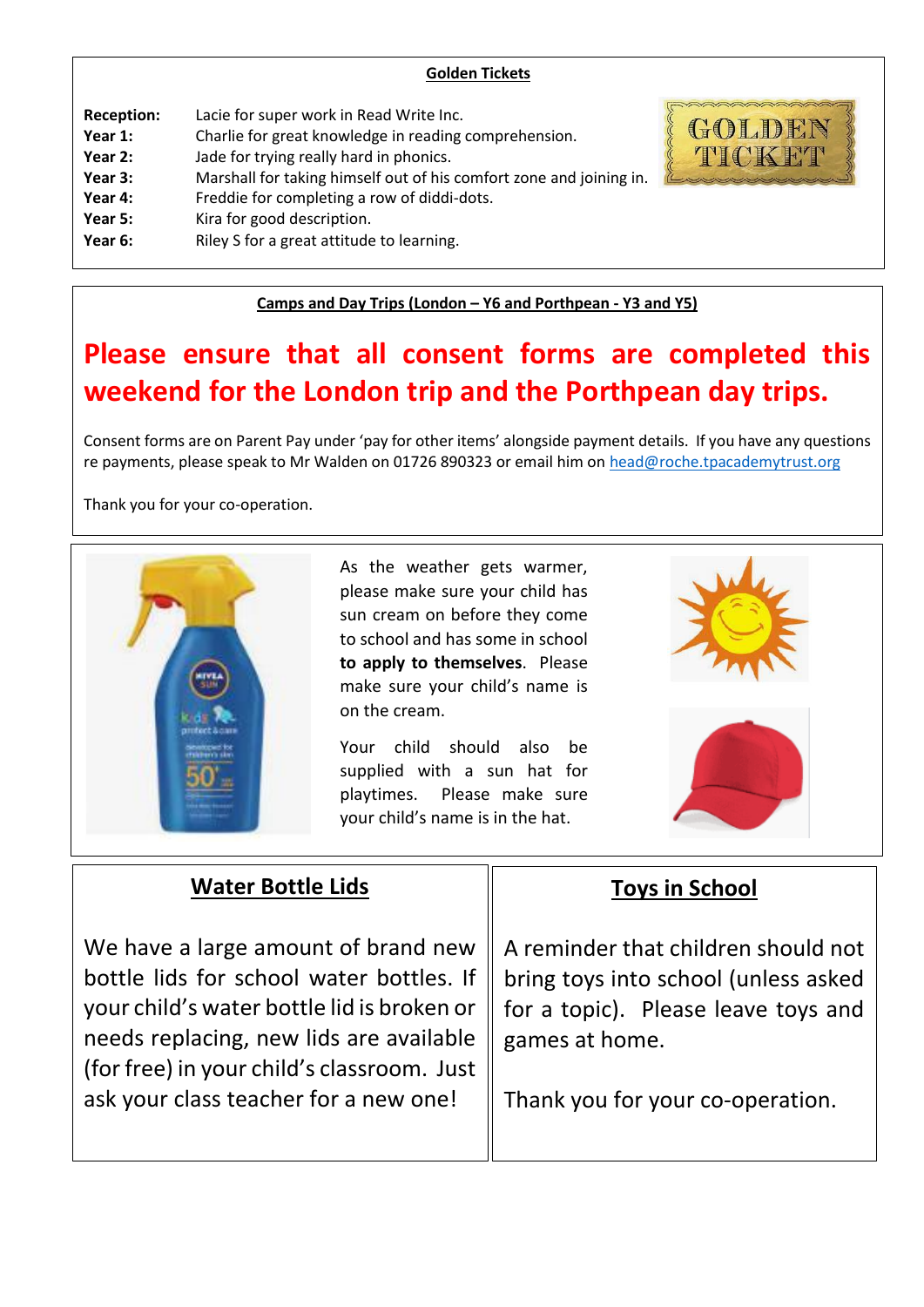

Sports Day will be held on Tuesday 28<sup>th</sup> June in the school field. KS2 will start at 9:15am. KS1 will start at 1:15pm. Parents and carers are welcome to attend. All parents/carers must enter the school field via the green gates by Pebbles.



Price and Buckland, our uniform supplier, are offering **free** home delivery for orders over £45 placed between 20th  $-26^{th}$  June.

To get your uniform before the start of the Autumn term, all orders must be placed by  $1<sup>st</sup>$  August 2022 to guarantee delivery. Please note that normal delivery is around £4.

<https://www.pbuniform-online.co.uk/rocheprimary>



#### **Junk Modelling**

Year 1 are going to be making junk model animals on  $28<sup>th</sup>$ June. Please could you save any recycling that we might be able to use ie cereal boxes, straws, cardboard tubes, small plastic bottles and bottle tops.

Many thanks

Mrs Gardner

| Please note, there is no Little $\parallel$ | <b>Rounders Club and Gardening</b>       |
|---------------------------------------------|------------------------------------------|
| Explorer club next Tuesday                  | Club have their last week on             |
| (21st) due to Mrs Austin not                | the week beginning 4 <sup>th</sup> July. |
| being available. Please                     | The last Gardening Club will be          |
| collect your child at 3.15pm                | 5 <sup>th</sup> July.                    |
| next Tuesday. Thank you.                    | The last Rounders club will be           |
|                                             |                                          |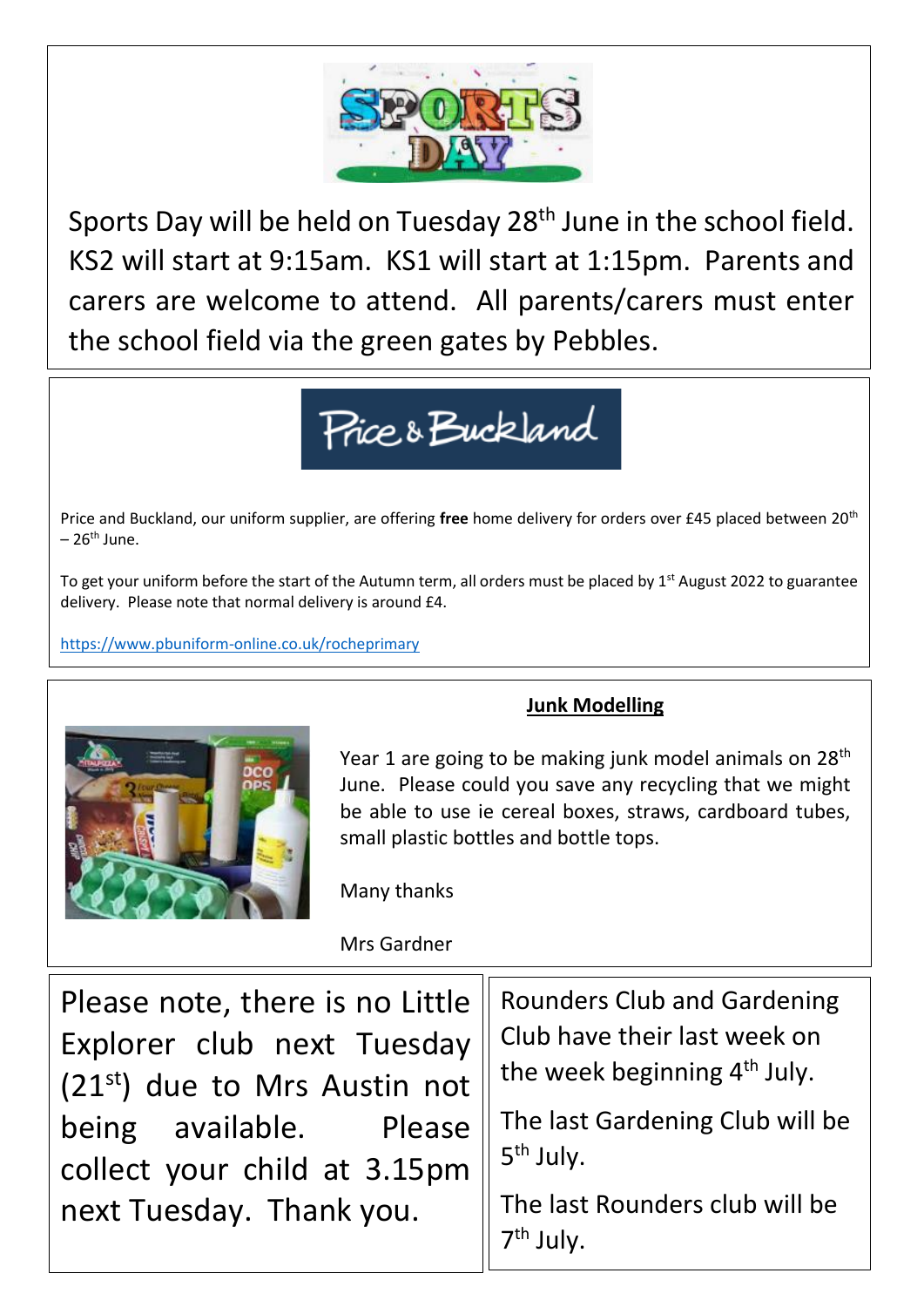

#### **Mr Walden Cycles 100 miles for PHAB**

Mr Walden completed the London 100 in aid of PHAB on 29<sup>th</sup> May.

*Thank you to everyone who sponsored me cycle 100 miles in aid of the charity PHAB – your donations will really help the charity.*

There is still time to donate if you wish using this link: <https://www.justgiving.com/fundraising/jeremy-walden>

Well done from us all!

### **After School Intervention**

If your child is involved with the intervention workshops on a Thursday after school with Mrs Welch or Mr Moore, please note the last session will take place on Thursday 23rd June.